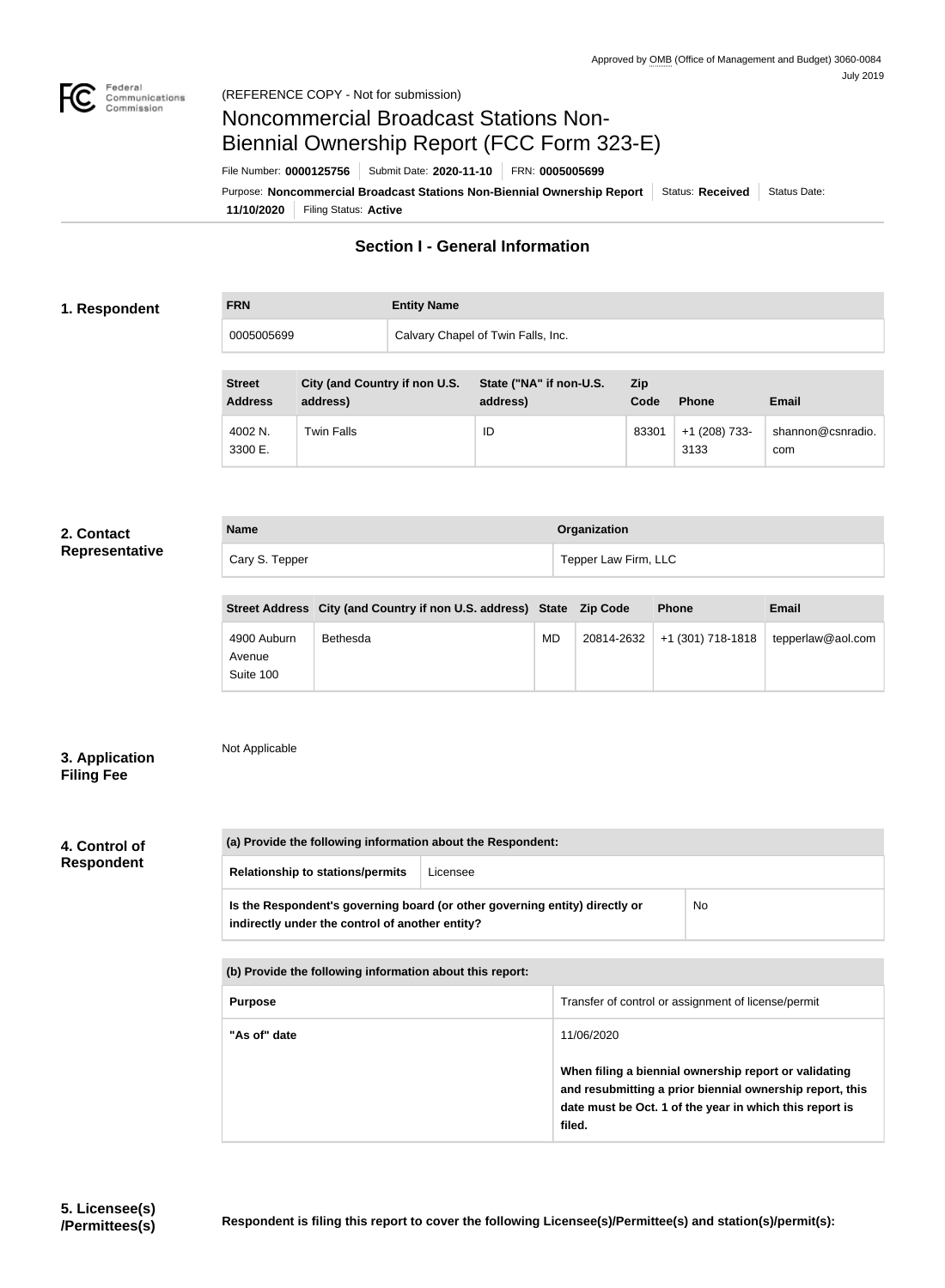| Licensee/Permittee Name            |                  |              | <b>FRN</b>   |                |  |
|------------------------------------|------------------|--------------|--------------|----------------|--|
| Calvary Chapel of Twin Falls, Inc. |                  |              |              | 0005005699     |  |
| Fac. ID No.                        | <b>Call Sign</b> | <b>City</b>  | <b>State</b> | <b>Service</b> |  |
| 171016                             | <b>KGDL</b>      | <b>TRENT</b> | ТX           | FM             |  |

## **Section II – Non-Biennial Ownership Information**

## **1. 47 C.F.R. Section 73.3613 Documents**

Licensee/Permittee Respondents should list all contracts and other instruments set forth in 47 C.F.R. Section 73.3613(a) through (c) for the facility or facilities listed on this report. If the agreement is a network affiliation agreement, check the appropriate box. Otherwise, select "Other." Non-Licensee/Permittee Respondents should select "Not Applicable" in response to this question.

| Document Information                            |                                                              |  |  |  |
|-------------------------------------------------|--------------------------------------------------------------|--|--|--|
| <b>Description of contract or instrument</b>    | Certificate of Incorporation                                 |  |  |  |
| Parties to contract or instrument               | State of Idaho                                               |  |  |  |
| Date of execution                               | 02/1980                                                      |  |  |  |
| Date of expiration                              | No expiration date                                           |  |  |  |
| <b>Agreement type</b><br>(check all that apply) | Other<br><b>Agreement Type: Corporate formation document</b> |  |  |  |

| Document Information                            |                                                                  |  |  |
|-------------------------------------------------|------------------------------------------------------------------|--|--|
| Description of contract or instrument           | <b>Corporation Reinstatement Certificate</b>                     |  |  |
| Parties to contract or instrument               | State of Idaho                                                   |  |  |
| Date of execution                               | 12/1995                                                          |  |  |
| Date of expiration                              | No expiration date                                               |  |  |
| <b>Agreement type</b><br>(check all that apply) | Other<br><b>Agreement Type: Corporate reinstatement document</b> |  |  |

### **2. Ownership Interests**

**(a)** Ownership Interests. This Question requires Respondents to enter detailed information about ownership interests by generating a series of subforms. Answer each question on each subform. The first subform listing should be for the Respondent itself. If the Respondent is not a natural person, also list each of the officers, members of the governing board (or other governing entity), stockholders, and any other persons or entities with a direct attributable interest in the Respondent pursuant to the standards set forth in 47 C.F.R. Section 73.3555. (A "direct" interest is one that is not held through any intervening companies or entities.) List each interest holder with a direct attributable interest in the Respondent separately.

Leave the percentage of total assets (Equity Debt Plus) field blank for an interest holder unless that interest holder has an attributable interest in the Respondent solely on the basis of the Commission's Equity Debt Plus attribution standard, 47 C.F.R. Section 73.3555, Note 2(i).

In the case of vertical or indirect ownership structures, list only those interests in the Respondent that also represent an attributable interest in the Licensee(s) or Permittee(s) for which the report is being submitted.

Entities that are part of an organizational structure that includes holding companies or other forms of indirect ownership must file separate ownership reports. In such a structure do not report, or file a separate report for, any interest holder that does not have an attributable interest in the Licensee(s) or Permittee(s) for which the report is being submitted.

Please see the Instructions for further detail concerning interests that must be reported in response to this question.

The Respondent must provide an FCC Registration Number for each interest holder reported in response to this question. Please see the Instructions for detailed information and guidance concerning this requirement.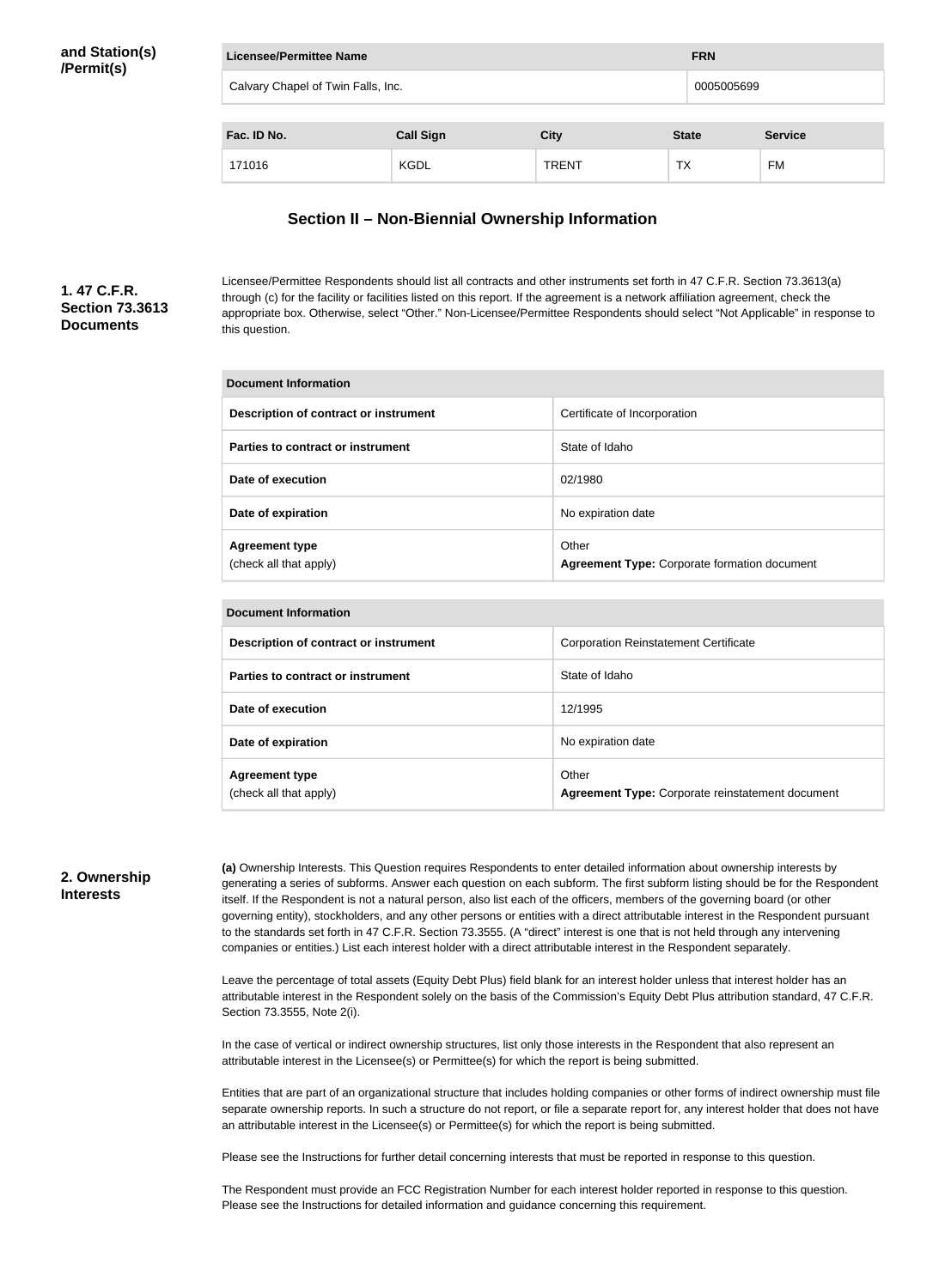| <b>Ownership Information</b>                                                                                                     |                                           |                      |  |
|----------------------------------------------------------------------------------------------------------------------------------|-------------------------------------------|----------------------|--|
| <b>FRN</b>                                                                                                                       | 0005005699                                |                      |  |
| <b>Entity Name</b>                                                                                                               | Calvary Chapel of Twin Falls, Inc.        |                      |  |
| <b>Address</b>                                                                                                                   | PO Box                                    |                      |  |
|                                                                                                                                  | <b>Street 1</b>                           | 4002 N. 3300 E.      |  |
|                                                                                                                                  | <b>Street 2</b>                           |                      |  |
|                                                                                                                                  | <b>City</b>                               | <b>Twin Falls</b>    |  |
|                                                                                                                                  | State ("NA" if non-U.S.<br>address)       | ID                   |  |
|                                                                                                                                  | <b>Zip/Postal Code</b>                    | 83301                |  |
|                                                                                                                                  | Country (if non-U.S.<br>address)          | <b>United States</b> |  |
| <b>Listing Type</b>                                                                                                              | Respondent                                |                      |  |
| <b>Positional Interests</b><br>(check all that apply)                                                                            | Respondent                                |                      |  |
| <b>Interest Percentages</b>                                                                                                      | Voting                                    | 0.0%                 |  |
| (enter percentage values<br>from 0.0 to 100.0)                                                                                   | <b>Total assets (Equity Debt</b><br>Plus) | 0.0%                 |  |
| Does interest holder have an attributable interest in one or more broadcast stations<br>No<br>that do not appear on this report? |                                           |                      |  |

| <b>FRN</b>                                            | 9990137041                                            |                      |  |
|-------------------------------------------------------|-------------------------------------------------------|----------------------|--|
| <b>Name</b>                                           | <b>Ariel Kestler</b>                                  |                      |  |
| <b>Address</b>                                        | PO Box                                                | 1183                 |  |
|                                                       | <b>Street 1</b>                                       |                      |  |
|                                                       | <b>Street 2</b>                                       |                      |  |
|                                                       | <b>City</b>                                           | <b>TWIN FALLS</b>    |  |
|                                                       | State ("NA" if non-U.S.<br>address)                   | ID                   |  |
|                                                       | <b>Zip/Postal Code</b>                                | 83301                |  |
|                                                       | Country (if non-U.S.<br>address)                      | <b>United States</b> |  |
| <b>Listing Type</b>                                   | Other Interest Holder                                 |                      |  |
| <b>Positional Interests</b><br>(check all that apply) | Member of Governing Board (or other governing entity) |                      |  |
| <b>Principal Profession or</b><br><b>Occupation</b>   | <b>NONE</b>                                           |                      |  |
| <b>By Whom Appointed or</b><br><b>Elected</b>         | <b>Board of Directors</b>                             |                      |  |
| <b>Interest Percentages</b>                           | <b>Voting</b><br>12.0%                                |                      |  |

### **Ownership Information**

(enter percentage values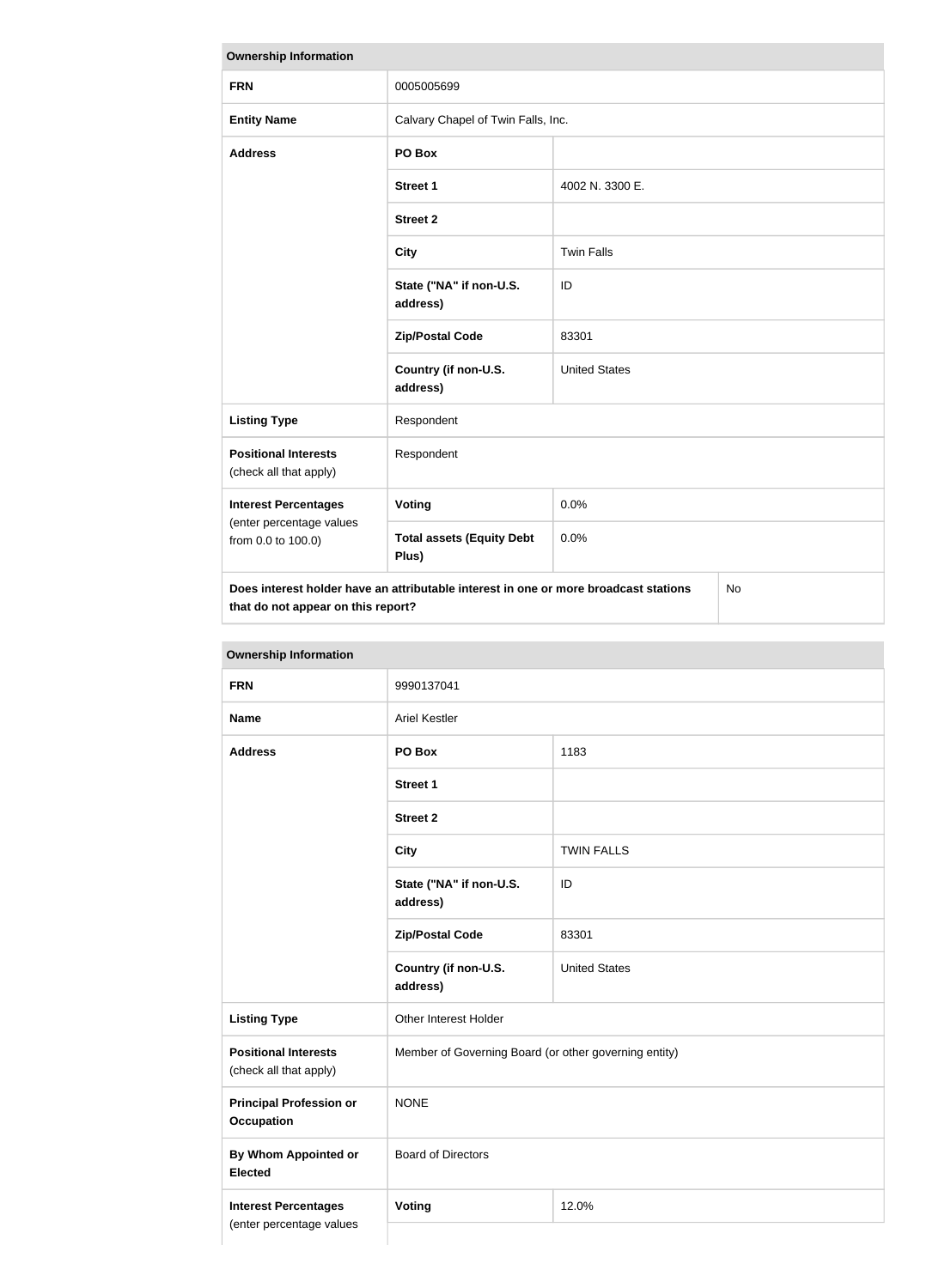| from $0.0$ to $100.0$ ) | <b>Total assets (Equity Debt</b><br>Plus)                                            | $0.0\%$ |     |
|-------------------------|--------------------------------------------------------------------------------------|---------|-----|
|                         | Does interest holder have an attributable interest in one or more broadcast stations |         | Yes |

**that do not appear on this report?**

| <b>Ownership Information</b>                                                                                                      |                                                                |                      |  |  |
|-----------------------------------------------------------------------------------------------------------------------------------|----------------------------------------------------------------|----------------------|--|--|
| <b>FRN</b>                                                                                                                        | 9990137042                                                     |                      |  |  |
| <b>Name</b>                                                                                                                       | <b>Michael Kestler</b>                                         |                      |  |  |
| <b>Address</b>                                                                                                                    | 1183<br>PO Box                                                 |                      |  |  |
|                                                                                                                                   | <b>Street 1</b>                                                |                      |  |  |
|                                                                                                                                   | <b>Street 2</b>                                                |                      |  |  |
|                                                                                                                                   | <b>City</b>                                                    | <b>TWIN FALLS</b>    |  |  |
|                                                                                                                                   | State ("NA" if non-U.S.<br>address)                            | ID                   |  |  |
|                                                                                                                                   | <b>Zip/Postal Code</b>                                         | 83301                |  |  |
|                                                                                                                                   | Country (if non-U.S.<br>address)                               | <b>United States</b> |  |  |
| <b>Listing Type</b>                                                                                                               | Other Interest Holder                                          |                      |  |  |
| <b>Positional Interests</b><br>(check all that apply)                                                                             | Officer, Member of Governing Board (or other governing entity) |                      |  |  |
| <b>Principal Profession or</b><br>Occupation                                                                                      | Pastor                                                         |                      |  |  |
| By Whom Appointed or<br><b>Elected</b>                                                                                            | <b>Board of Directors</b>                                      |                      |  |  |
| <b>Interest Percentages</b>                                                                                                       | Voting                                                         | 76.0%                |  |  |
| (enter percentage values<br>from 0.0 to 100.0)                                                                                    | <b>Total assets (Equity Debt</b><br>Plus)                      | 00.0%                |  |  |
| Does interest holder have an attributable interest in one or more broadcast stations<br>Yes<br>that do not appear on this report? |                                                                |                      |  |  |

| <b>Ownership Information</b> |                                     |                      |  |
|------------------------------|-------------------------------------|----------------------|--|
| <b>FRN</b>                   | 9990142445                          |                      |  |
| <b>Name</b>                  | Shannon Scholten                    |                      |  |
| <b>Address</b><br>PO Box     |                                     | 391                  |  |
|                              | <b>Street 1</b>                     | 4002 N. 3300 E.      |  |
|                              | <b>Street 2</b>                     |                      |  |
|                              | <b>City</b>                         | <b>Twin Falls</b>    |  |
|                              | State ("NA" if non-U.S.<br>address) | ID                   |  |
|                              | <b>Zip/Postal Code</b>              | 83301                |  |
|                              | Country (if non-U.S.<br>address)    | <b>United States</b> |  |